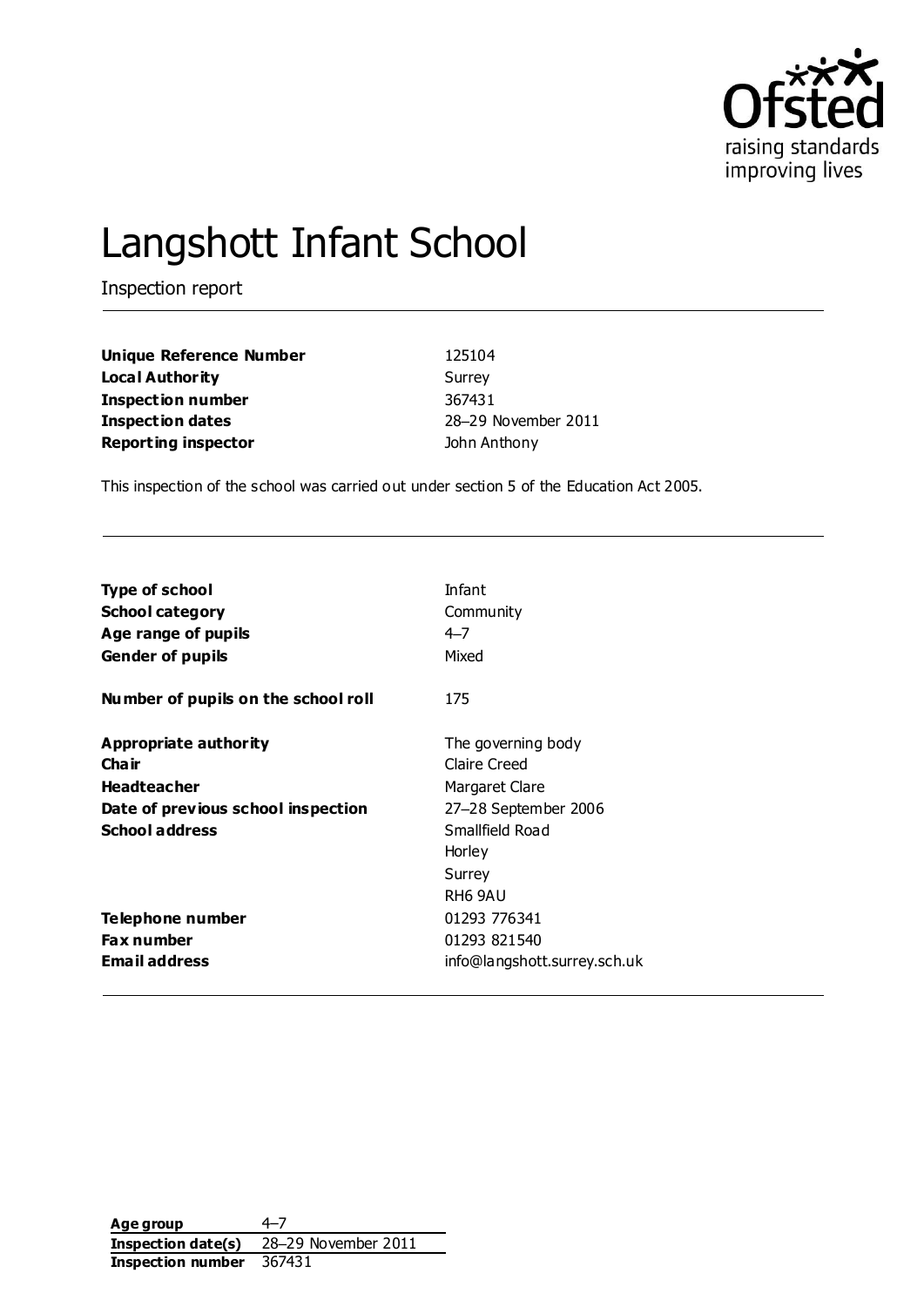The Office for Standards in Education, Children's Services and Skills (Ofsted) regulates and inspects to achieve excellence in the care of children and young people, and in education and skills for learners of all ages. It regulates and inspects childcare and children's social care, and inspects the Children and Family Court Advisory Support Service (Cafcass), schools, colleges, initial teacher training, work-based learning and skills training, adult and community learning, and education and training in prisons and other secure establishments. It assesses council children's services, and inspects services for looked after children, safeguarding and child protection.

Further copies of this report are obtainable from the school. Under the Education Act 2005, the school must provide a copy of this report free of charge to certain categories of people. A charge not exceeding the full cost of reproduction may be made for any other copies supplied.

If you would like a copy of this document in a different format, such as large print or Braille, please telephone 0300 123 4234, or email enquiries@ofsted.gov.uk.

You may copy all or parts of this document for non-commercial educational purposes, as long as you give details of the source and date of publication and do not alter the information in any way.

To receive regular email alerts about new publications, including survey reports and school inspection reports, please visit our website and go to 'Subscribe'.

Piccadilly Gate Store St **Manchester** M1 2WD

T: 0300 123 4234 Textphone: 0161 618 8524 E: enquiries@ofsted.gov.uk W: www.ofsted.gov.uk

**Ofsted** 

© Crown copyright 2011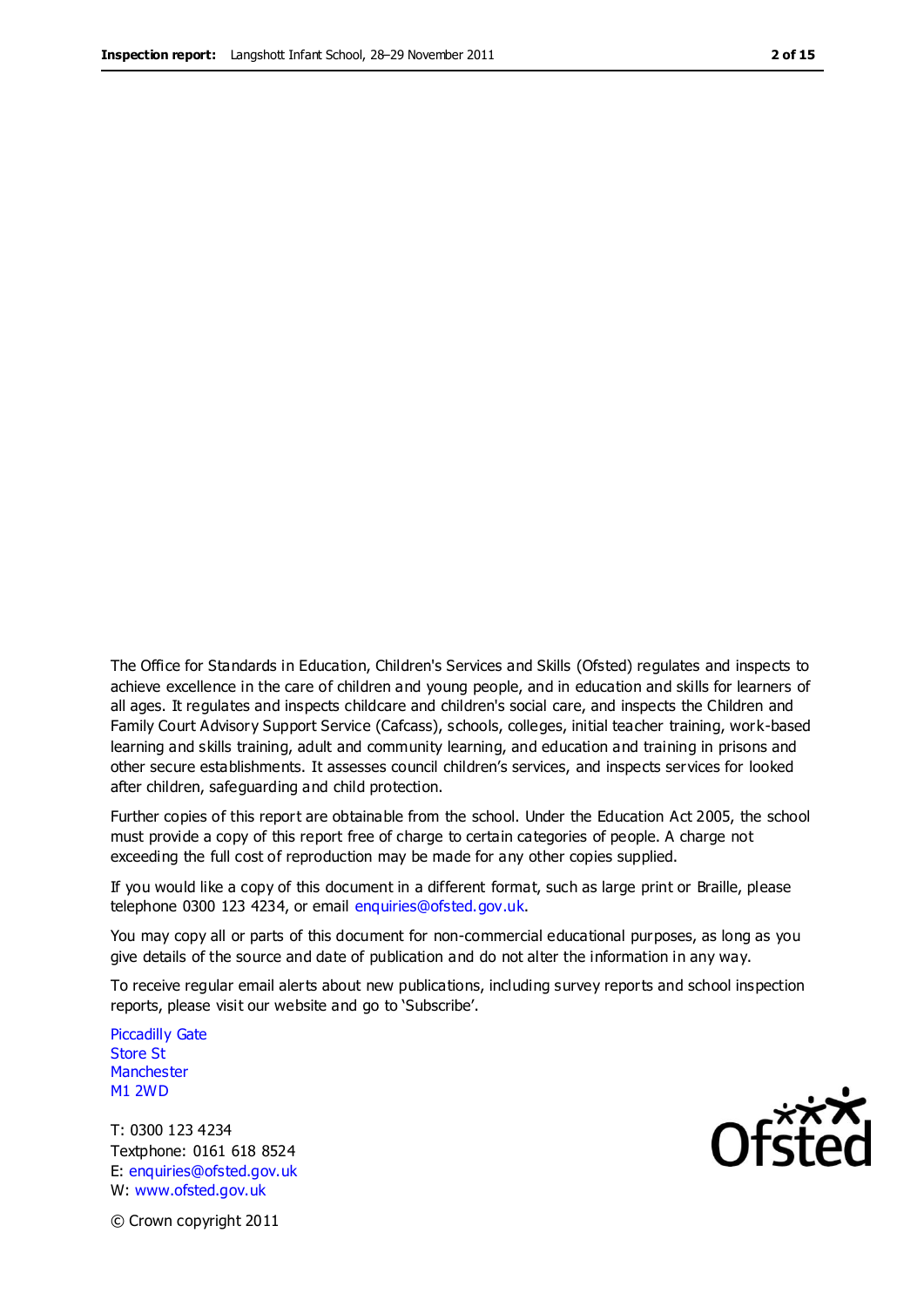# **Introduction**

This inspection was carried out by three additional inspectors. They observed 12 lessons featuring the work of seven teachers. They held meetings with representatives of the governing body, staff and groups of pupils, and met informally with parents and carers. They observed the school's work and looked at curriculum planning, records of pupils' progress, school documentation and monitoring records of teaching and learning. Inspectors analysed questionnaires returned by 78 parents and carers, and 19 from staff.

The inspection team reviewed many aspects of the school's work. It looked in detail at a number of key areas.

- The extent to which quidance given to pupils helps them to take more responsibility for their learning and improve their progress.
- Whether different groups of pupils make similar progress and the balance of their progress across different subjects.
- How well leaders and managers drive improvement, and how positive the vision for improvement is shared by staff, parents and carers, and governors.

# **Information about the school**

Langshott is a smaller than average for a primary school. The majority of the children are from White British backgrounds with a below-average number coming from minority ethnic heritages. The proportion of pupils known to be eligible for free school meals is also below average. The Early Years Foundation Stage comprises two Reception classes. Most children attend pre-school education, some having attended a Nursery in the school grounds, which is independently run and therefore inspected separately. The school opens between 8.00am and 6.00pm with breakfast and afterschool care clubs managed by the school.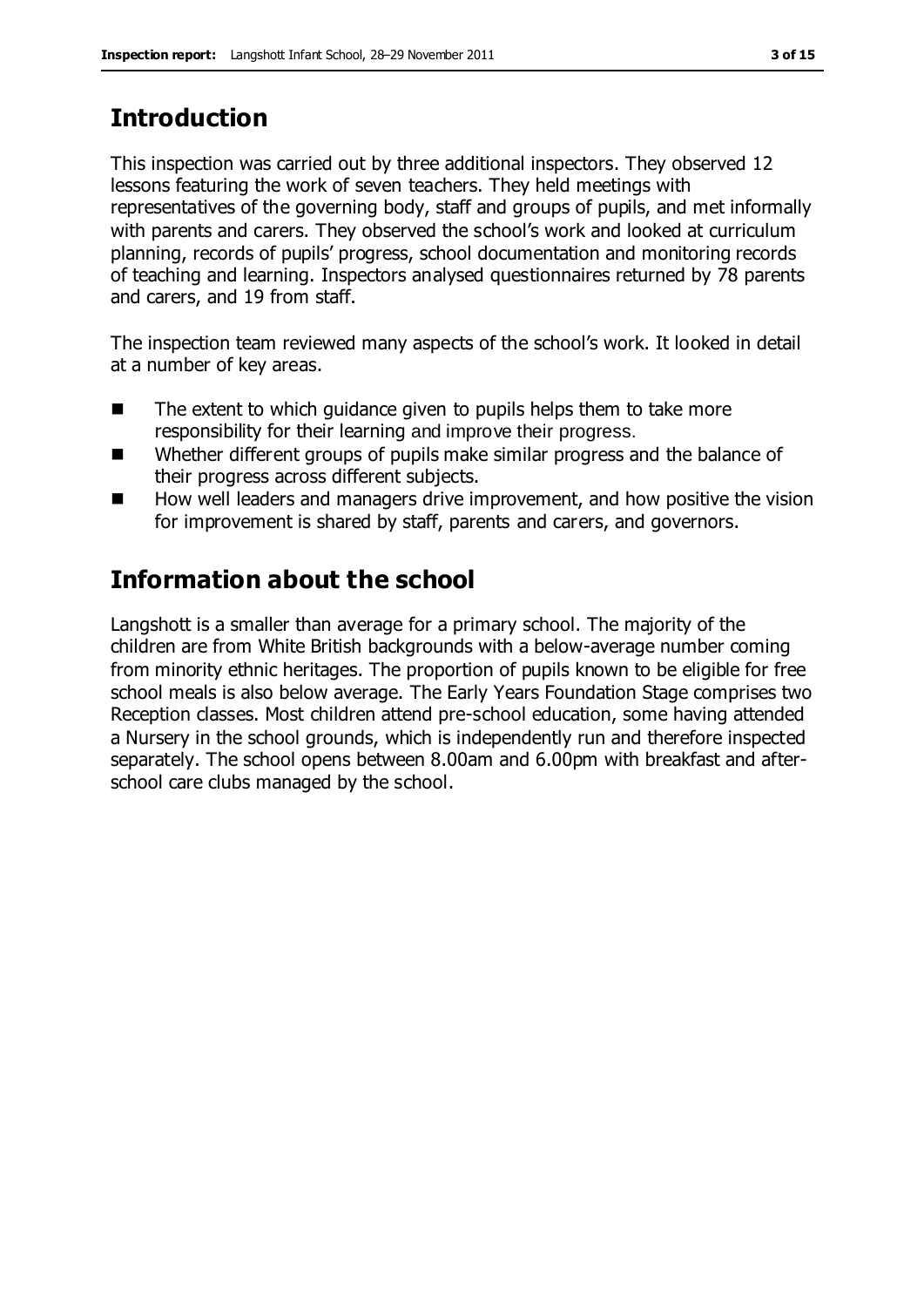# **Inspection judgements**

| Overall effectiveness: how good is the school?  |  |
|-------------------------------------------------|--|
| The school's capacity for sustained improvement |  |

## **Main findings**

This is a good school with an atmosphere of friendliness, welcome and trust. Pupils grow in confidence, academically and personally, so that by the time they leave the school, they have, for their age, developed into well-grounded and mature personalities. The exemplary behaviour routinely seen around the school has a profound effect on their progress and learning. Central to the pupils' excellent personal development is the self-assurance that they gain through being encouraged to learn through dialogue. This enables them at an early age to develop socially into articulate young people, very well prepared for the next stage of their education. Pupils confirm that they benefit immensely from extremely caring and dedicated relationships with all the staff, telling the inspection team that their teachers are really fun, and saying, 'They look after us really well.' Their parents and carers agree; as one said, 'We are delighted with how the Langshott team treat our child. They treat each child as an individual.' Enjoyment in their education is reflected in pupils' above-average attendance and very good levels of punctuality.

Pupils receive good guidance to improve their learning which, together with consistently good and sometimes outstanding teaching, is helping to increase their rates of progress. This, in turn, leads to good achievement and above-average attainment, with high attainment in mathematics. Pupils with special educational needs and/or disabilities make at least as good progress as others. Since her appointment last year, the headteacher has focused on raising pupils' already good overall academic achievement. She has introduced a more refined data collection process, which provides teachers with clear information on the progress of pupils, individually and in groups. However, this information is not yet fully used by teachers to inform their planning and pupils are not always clear from the assessments, marking and feedback they receive as to their next steps to accelerate their learning. The Early Years Foundation Stage provides a warm and safe learning environment. It is well managed, provides the children with a stimulating and enjoyable curriculum, and makes good use of the impressive outdoor facilities to provide activities that are well matched to the children's needs and interests.

The school's self-evaluation has correctly identified the need to improve communication within the school. This includes completing a restructuring of the senior team and appointing a substantive leader to deputise for the headteacher and to ensure swift dissemination of decisions. An action plan for improvement based on the outcomes of the self-evaluation has been introduced. This, together with the maintenance of outstanding outcomes for pupils in key areas, the determination of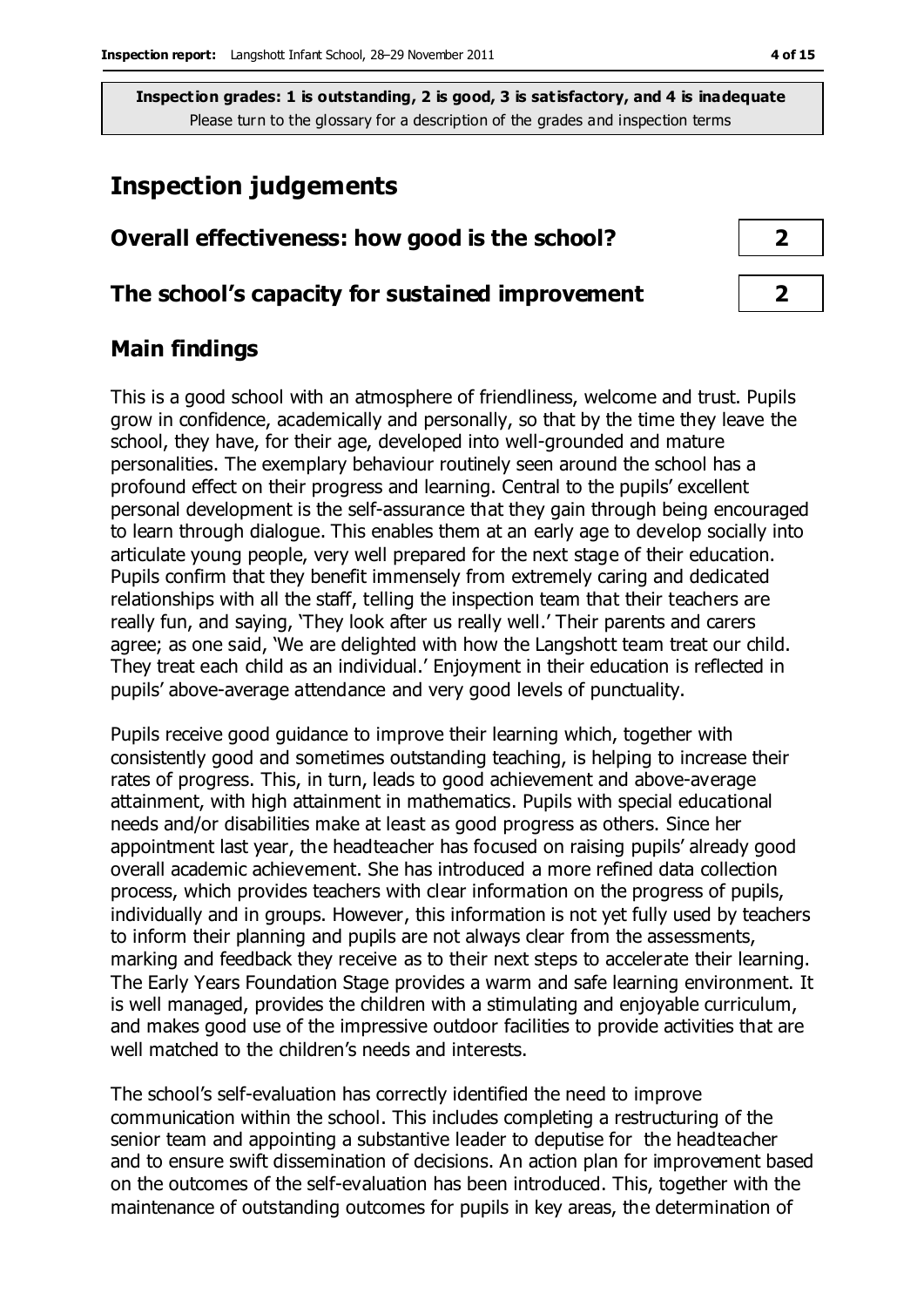leaders and managers to continue to provide a good learning environment for the children, and the excellent relationship with parents and carers, demonstrates that the school has a good capacity to improve.

## **What does the school need to do to improve further?**

- $\blacksquare$  Improve the quality of provision, building on existing strengths, by:
	- teachers using data consistently to inform their planning to ensure that lessons match pupils' needs more closely
	- teachers improving feedback so that pupils know what their next steps to  $\qquad \qquad$ improve are.
- Improve communication within the school by:
	- completing the leadership restructuring process, and in particular making an early appointment of a substantive leader to deputise for the headteacher
	- engaging staff more and disseminate decisions swiftly.

# **Outcomes for individuals and groups of pupils 1**

Outcomes for pupils are outstanding because their academic achievement is good and their personal development is exceptional. All pupils make good progress in their learning. They reach above-average attainment overall with some high attainment in mathematics, which has consistently been a strength of the school.

Pupils take a keen interest in the world around them, gaining valuable insights into scientific discovery and becoming familiar with cultures other than their own. They are very aware of how to keep safe and healthy, and are especially interested in their own environment. Pupils have an impressive level of appreciation of the natural world. They are particularly proud of their role in building a live willow dome and enthusiastically take part in collecting compost and recycling to grow plants and vegetables from seed. The school's own team of 'eco-warriors' take care to keep the buildings and school grounds free of litter, which led to the award of a Litter Free Schools gold award earlier this year. Pupils show their impressive artistic talents in displays around the school and participate energetically and enthusiastically in physical activities, for example in the high take-up for the Tae Kwondo after-school club, and taking advantage of coaching in gymnastics, football, multisport and golf.

The school's philosophy as 'a school that fosters independence' leads to pupils having high expectations of themselves and of each other. They are extremely responsible, having an active voice through membership of the school council and representing the school at federation events, such as the local schools' 'Pupil Voice' conferences. Their behaviour while in the classroom, at play and in the wide range of activities is exemplary, as seen in the extent to which they care about each other and the respect they show to staff and visitors.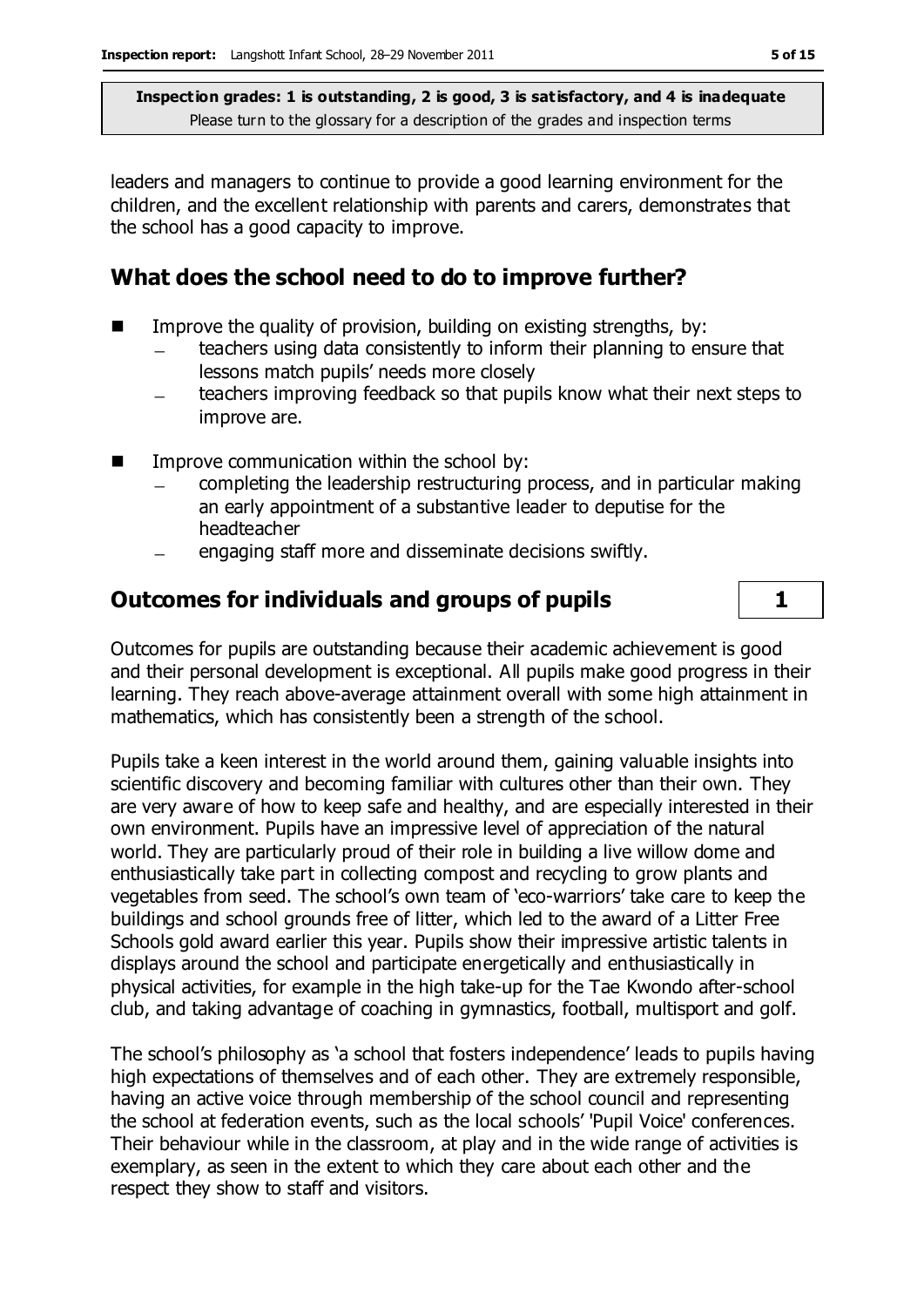Pupils support many charitable ventures, including a homeless charity through their harvest contributions and using donations at Christmas to support the basic needs of a young boy in South America. These qualities combine to demonstrate outstanding spiritual, moral, social and cultural development.

These are the grades for pupils' outcomes

| Pupils' achievement and the extent to which they enjoy their learning                                                     |                          |
|---------------------------------------------------------------------------------------------------------------------------|--------------------------|
| Taking into account:                                                                                                      |                          |
| Pupils' attainment <sup>1</sup>                                                                                           | $\mathcal{P}$            |
| The quality of pupils' learning and their progress                                                                        | $\mathcal{P}$            |
| The quality of learning for pupils with special educational needs and/or disabilities<br>and their progress               | 2                        |
| The extent to which pupils feel safe                                                                                      | 1                        |
| Pupils' behaviour                                                                                                         | 1                        |
| The extent to which pupils adopt healthy lifestyles                                                                       | 1                        |
| The extent to which pupils contribute to the school and wider community                                                   | 1                        |
| The extent to which pupils develop workplace and other skills that will<br>contribute to their future economic well-being | 1                        |
| Taking into account:                                                                                                      |                          |
| Pupils' attendance <sup>1</sup>                                                                                           | $\overline{\phantom{a}}$ |
| The extent of pupils' spiritual, moral, social and cultural development                                                   |                          |

### **How effective is the provision?**

Pupils are provided with a good curriculum which has a number of significant strengths. They make outstanding progress in mathematics because the subject is well planned for pupils of all abilities and taught very well. A vibrant and stimulating learning environment is complemented by exceptionally well-developed grounds which encourage the pupils' fascination with the natural sciences and generate lively physical activity. There are many exciting opportunities which enrich their learning experience. Pupils benefit from visitors such as writers coming to work with them to develop their interest in English and artists visiting to help them complete some impressive artwork. The curriculum has recently been redesigned to provide a more skills-based approach. Pupils do not always understand how they can make their learning better, and the use of information and communication technology across the curriculum is inconsistent.

Teaching is good and some is exceptional. One parent commented, 'The quality of the teaching is great, I have great faith in the teachers at Langshott.' In one lesson on letters and sounds, pupils made rapid progress because they were all engaged by the teacher in a conversation which kept their rapt attention. The fun of the lesson

 $\overline{a}$ <sup>1</sup> The grades for attainment and attendance are: 1 is high; 2 is above average; 3 is broadly average; and 4 is low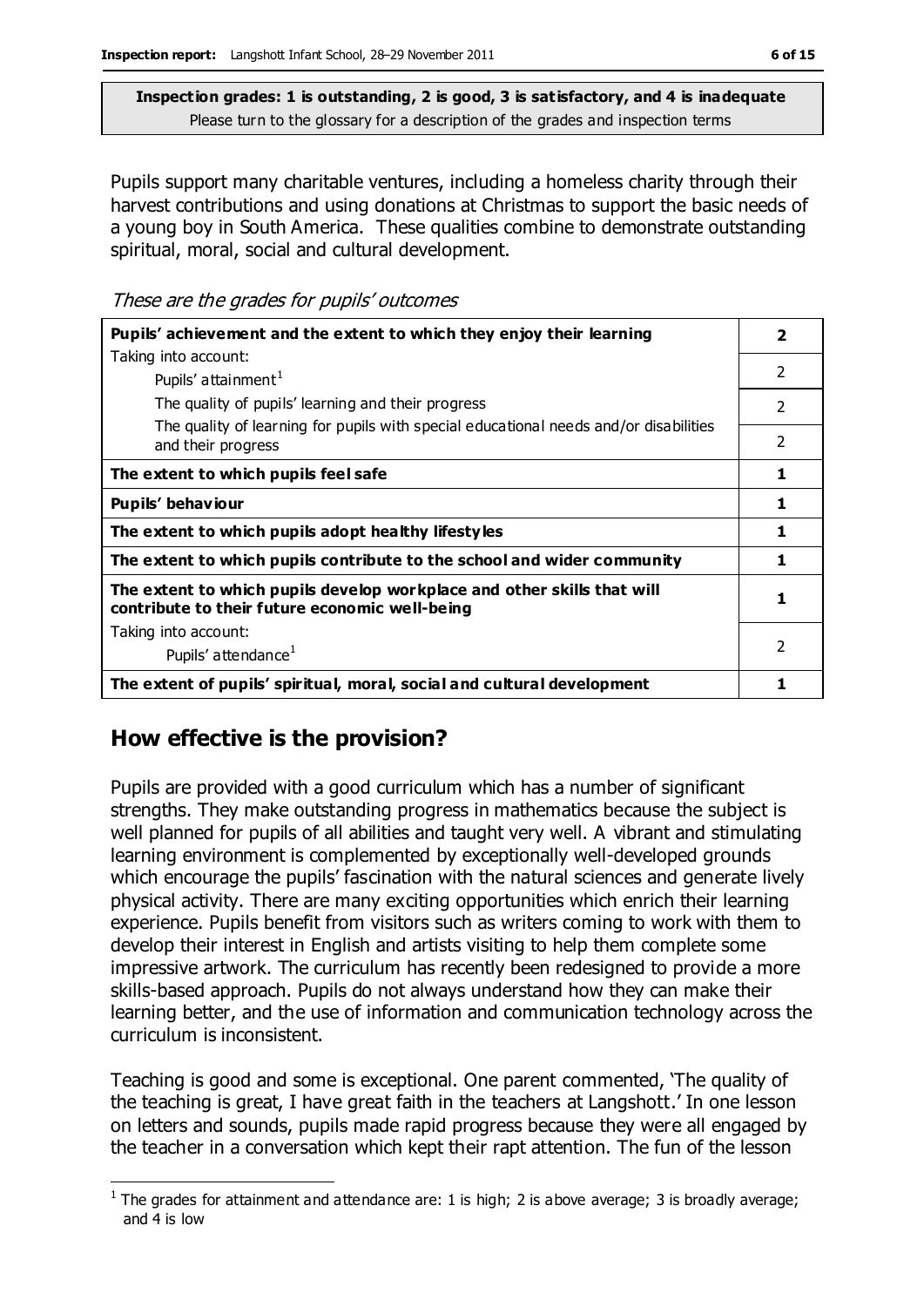lay in correctly identifying which sets of letters were not words, 'rubbish', and which were, 'treasure'. The pupils then placed the letters in a treasure or rubbish bin. The enjoyment of learning kept the pupils active and focused, and keen to quickly identify the correct answers.

A significant factor in the success of teaching is its focus on encouraging the pupils to develop confidence in speaking and listening, and to be independent. As a result, they understand quickly, ask questions which help to confirm their understanding and develop very high levels of eloquence for their ages. Taking responsibility for their learning runs hand-in-hand with taking responsibility for their environment. Both aspects were clearly seen towards the end of one lesson when pupils calmly went in groups to collect drinks and apples, and then sat down to continue the lesson as it led into listening to a story. Pupils participated in the story, took their refreshments, and then individually went to place wrappers, cartons and apple cores into separate waste containers. The process was completely seamless without a break in the momentum of learning. At break shortly afterwards, volunteers took the remains to a large compost. 'It's for the environment, so that it can turn into soil, and then we can grow vegetables in it,' one pupil explained.

The pupils' welfare is a high priority and is secured by outstanding care, guidance and support. Pastoral care reaches out to families as well as children, so that families can better help their children in both their personal and academic development. The school runs a cheerful breakfast club and after-school club, providing children with a healthy start to the school day, and a safe and pleasant environment at the end of the day. Very good links with external agencies help to support children and their families. Strong links with local pre-schools and the junior school help in very smooth transition into the school and onwards to Key Stage 2.

| The quality of teaching                                                                                    |  |
|------------------------------------------------------------------------------------------------------------|--|
| Taking into account:                                                                                       |  |
| The use of assessment to support learning                                                                  |  |
| The extent to which the curriculum meets pupils' needs, including, where<br>relevant, through partnerships |  |
| The effectiveness of care, guidance and support                                                            |  |

These are the grades for the quality of provision

# **How effective are leadership and management?**

The headteacher and senior colleagues lead a very strong and committed staff team which shares a determination to provide pupils with the best learning experience possible. Parents and carers recognise the success of this process, one commenting, 'I really appreciate the staff going that extra mile to help the children.'

A very strong and fruitful relationship with parents and carers has been established. One excellent initiative, the holding of regular subject-based workshops to inform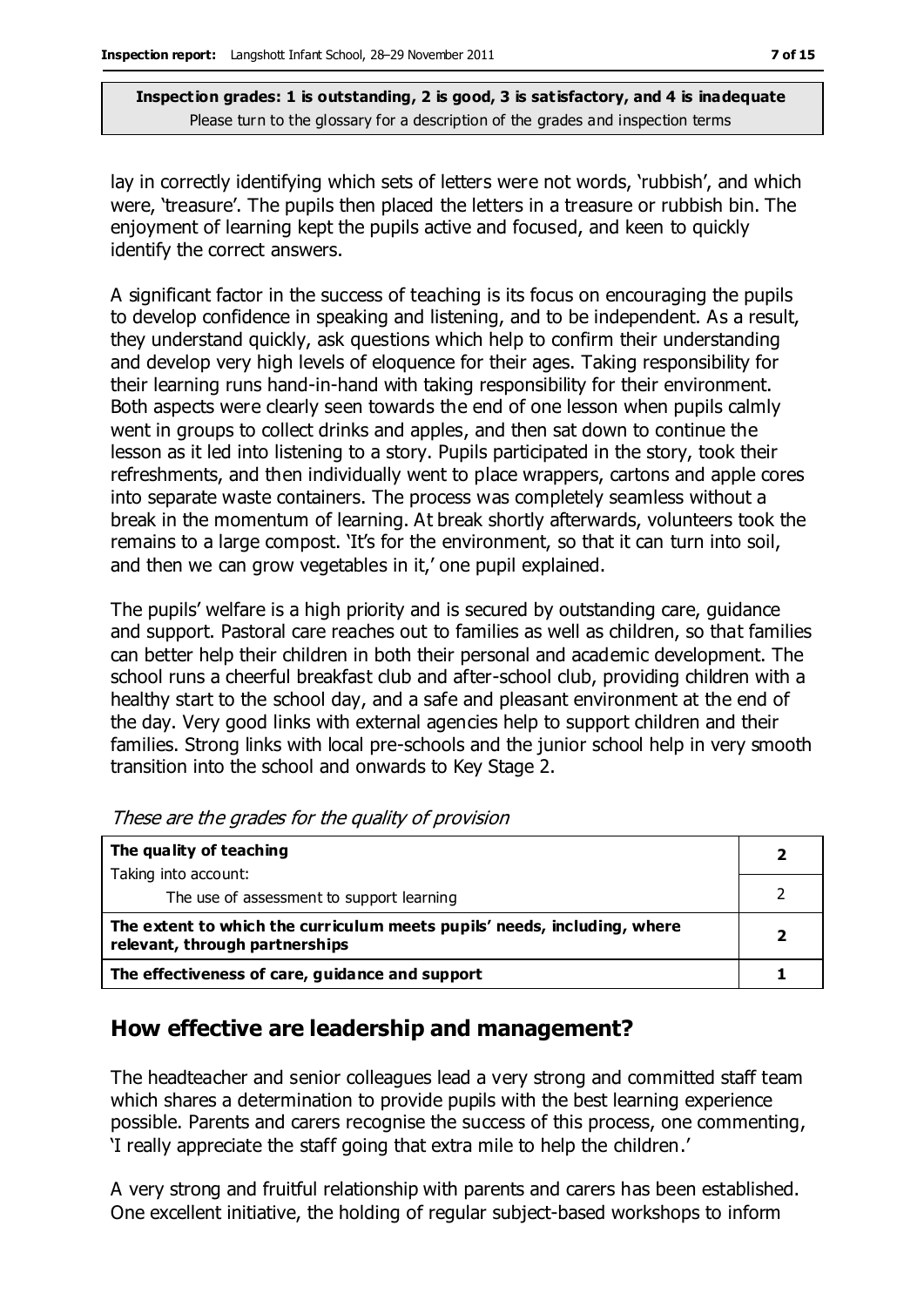them how they can help their children to progress in their learning, has been very successful. The school also benefits from fundraising through social events organised by the very active parent/teacher association, the Friends of Langshott, and a large team of voluntary helpers from among parents and neighbours supports pupils with their learning.

The structure of the governing body has recently changed with a new Chair and Vice-Chair, and some new members. It remains strong and has a clear impact on planning for improvement. Members of the governing body started a review of communication which had been flagged by staff as an area needing improvement. Good partnerships have been established with other schools and pre-school providers, and excellent use is made of external welfare agencies to help pupils and their families.

The strength of the school's community cohesion lies in the support it receives and gives to its local community, although planning to further national and global links is not so evident. Safeguarding pupils is central to the school's ethos of care. All statutory requirements are met, staff receive regular training and child protection procedures are well organised. Risk assessments are comprehensive and thorough. Stringent safeguards are in place to ensure the safety of pupils and staff during the school day. In this highly inclusive school, where mutual respect is a clearly promoted quality, everybody is treated equally and no discrimination of any kind is tolerated.

| The effectiveness of leadership and management in embedding ambition and<br>driving improvement                                                                     | $\overline{2}$ |
|---------------------------------------------------------------------------------------------------------------------------------------------------------------------|----------------|
| Taking into account:                                                                                                                                                |                |
| The leadership and management of teaching and learning                                                                                                              | 2              |
| The effectiveness of the governing body in challenging and supporting the<br>school so that weaknesses are tackled decisively and statutory responsibilities<br>met | 2              |
| The effectiveness of the school's engagement with parents and carers                                                                                                |                |
| The effectiveness of partnerships in promoting learning and well-being                                                                                              | 2              |
| The effectiveness with which the school promotes equality of opportunity and<br>tackles discrimination                                                              | 1              |
| The effectiveness of safeguarding procedures                                                                                                                        | $\overline{2}$ |
| The effectiveness with which the school promotes community cohesion                                                                                                 | $\overline{2}$ |
| The effectiveness with which the school deploys resources to achieve value for<br>money                                                                             | 1              |

These are the grades for leadership and management

# **Early Years Foundation Stage**

Children benefit from a well-run and well-equipped setting. Parents and carers agree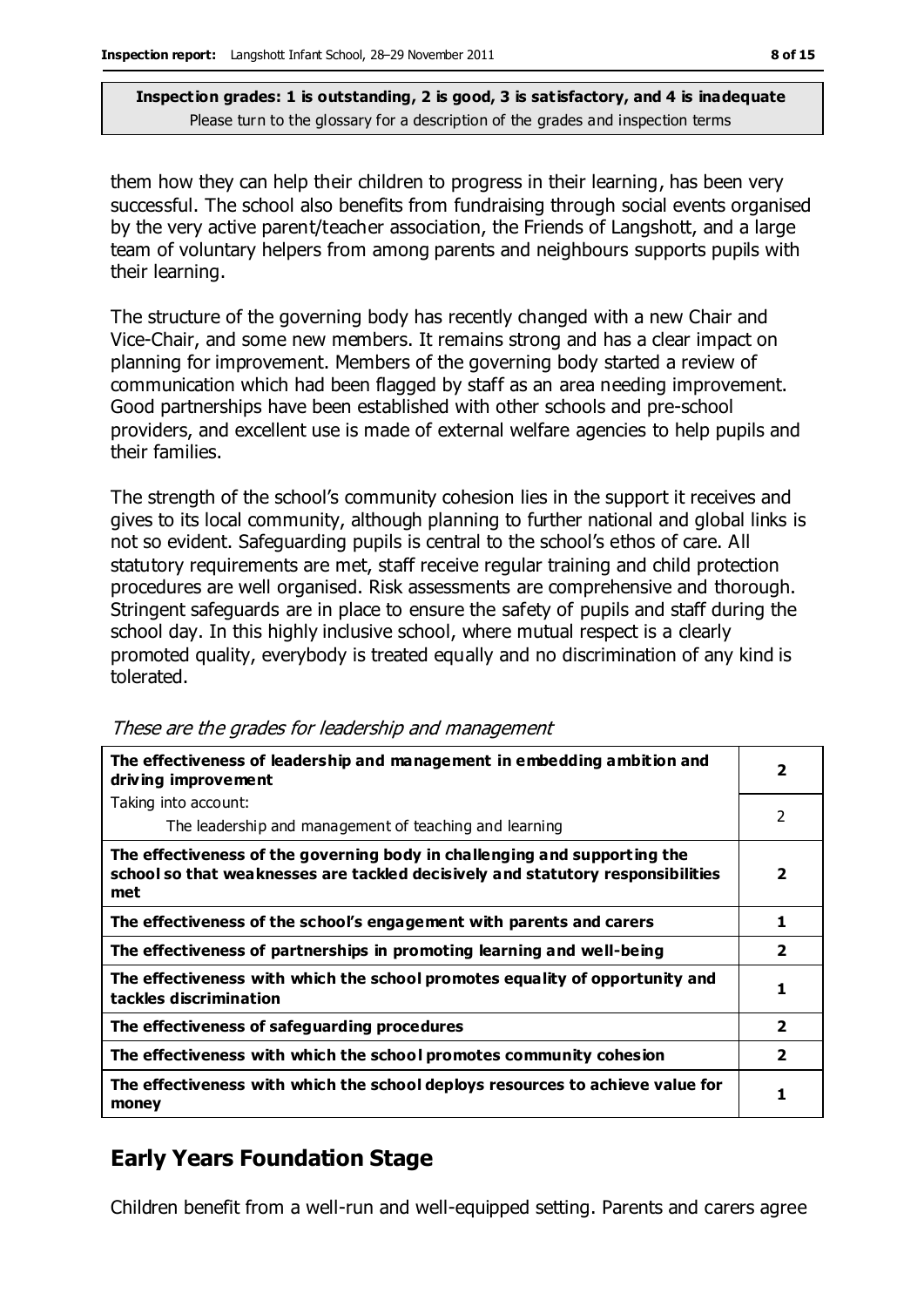about an overwhelmingly positive impression; in the words of one, 'The Reception team at Langshott are outstanding. They are professional, friendly and excellent at managing behaviour.' Although the inspection team found the The Early Years Foundation Stage to be a good provision overall, its strengths lie in the very positive relationships the staff establish with children, the high standard of care, and the corresponding excellent behaviour of the children. This in turn leads to the children learning with confidence and making good progress both academically and in their personal development.

The curriculum is well matched to children's needs and abilities. The children benefit from a wide variety of activities to help them learn, especially enjoying the wonderful outdoor environment. This area stimulates them to use natural resources, become familiar with digging and planting seeds, and using binoculars to explore the woodland area. The children respond positively to guidance and, although at times their learning is a little too passive, they confidently choose their own activities, work well in groups and on their own, and as a result, develop excellent social and independent skills in learning.

Children's good learning is supported by good and sometimes outstanding teaching. In one lesson, the teacher developed the theme in the form of a game. Children were excited when they found they could match two- and three-letter words to the correct sounds, and as a conclusion, all the children reinforced the same sounds as a group, having made excellent progress. Transition to Year 1 is managed very effectively and the children are accordingly very well prepared for this next stage of their education.

| Overall effectiveness of the Early Years Foundation Stage                    |  |
|------------------------------------------------------------------------------|--|
| Taking into account:                                                         |  |
| Outcomes for children in the Early Years Foundation Stage                    |  |
| The quality of provision in the Early Years Foundation Stage                 |  |
| The effectiveness of leadership and management of the Early Years Foundation |  |
| Stage                                                                        |  |

These are the grades for the Early Years Foundation Stage

### **Views of parents and carers**

A higher than average proportion of parents and carers returned completed questionnaires. Their responses are generally highly positive about the school, describing 'exceptionally committed' staff, in a school where, for example, 'my child is extremely happy and has made great progress'. Every response confirmed that children enjoy school, are safe and well behaved. Parents and carers agree that the school helps children to have a healthy lifestyle, and that they are well prepared for the future.

Written comments were very varied. For example, while one commented that: 'The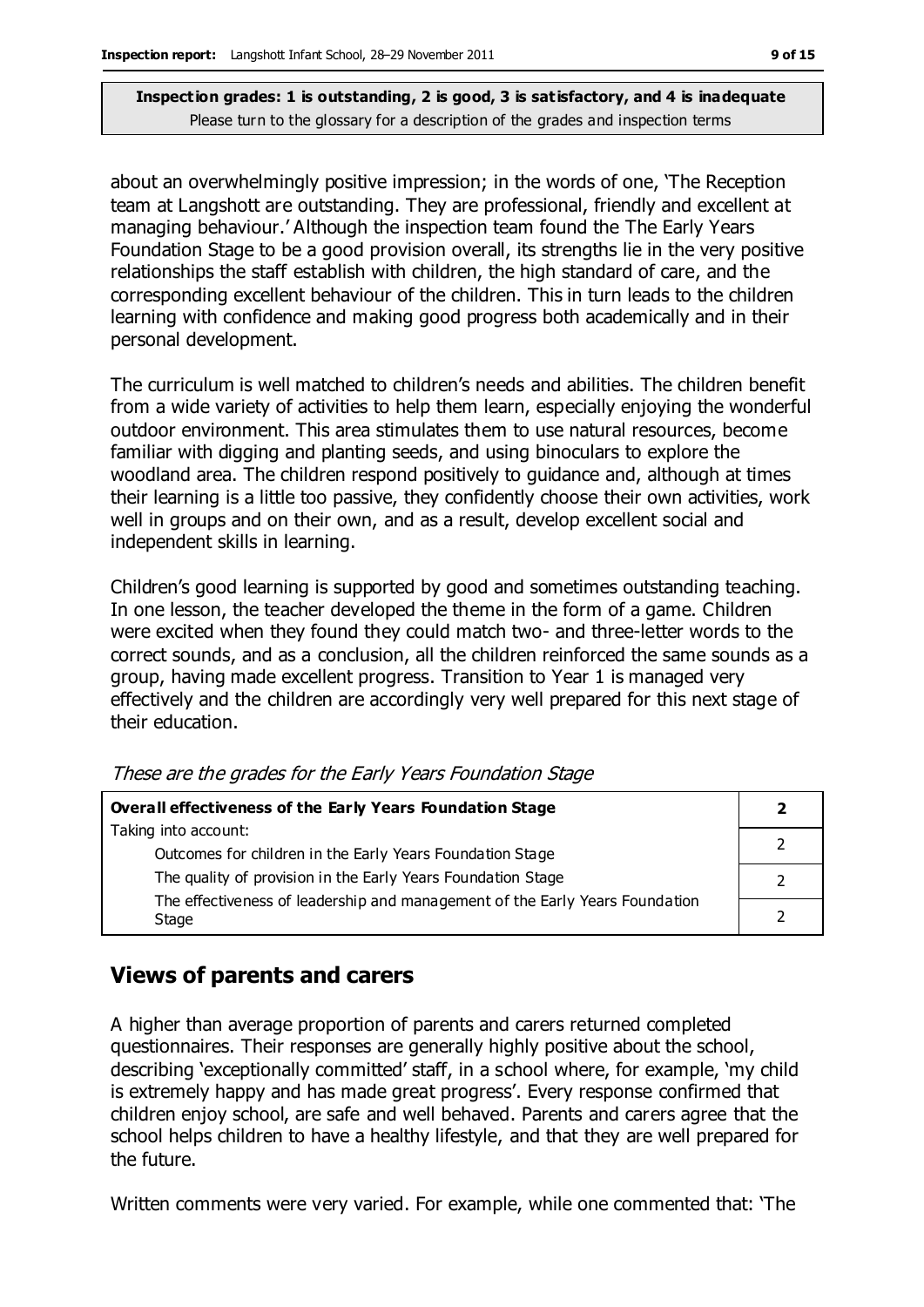communication with parents is not as good as it used to be', another had the opposite view, that 'the communication to parents is brilliant'. Some expressed concerns over change in leadership style, while another stated that the headteacher, 'is doing a good job, and the children love her'. In a similar vein, while a few felt that, 'teachers seem to lack the enthusiasm they used to have', others were 'very impressed with the high standards of teaching'. A few parents and carers expressed the view that after-school clubs are not as well provided for as they were in the past. Overall, parents and carers share a general sense that this is a good school, the views of most being reflected in the view that, 'Langshott is a fantastic school full of happy children.'

All the issues raised by parents and carers were followed through with the school.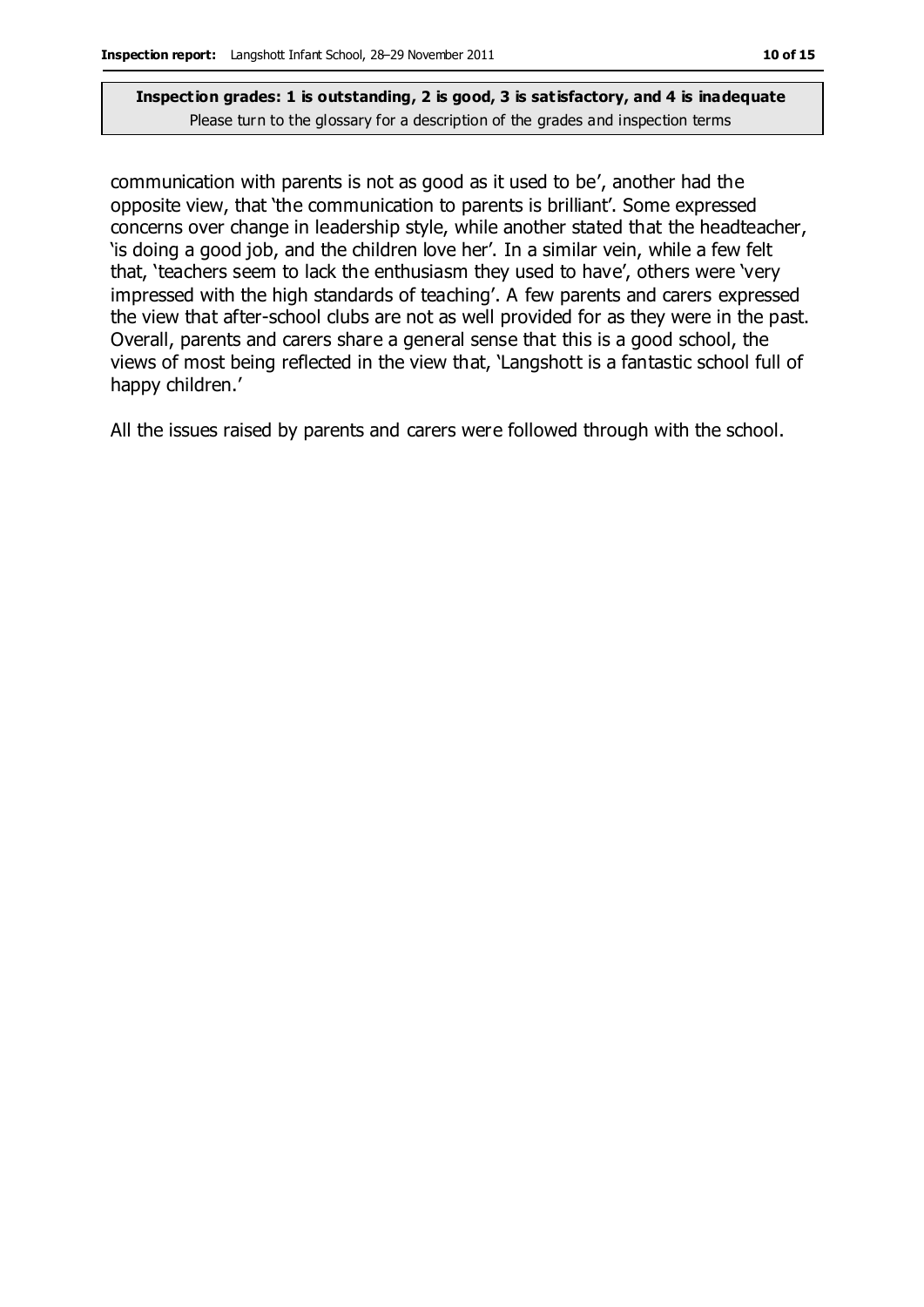#### **Responses from parents and carers to Ofsted's questionnaire**

Ofsted invited all the registered parents and carers of pupils registered at Langshott Infant School to complete a questionnaire about their views of the school.

In the questionnaire, parents and carers were asked to record how strongly they agreed with 13 statements about the school.

The inspection team received 78 completed questionnaires by the end of the on-site inspection. In total, there are 175 pupils registered at the school.

| <b>Statements</b>                                                                                                                                                                                                                                       | <b>Strongly</b><br>agree |               | <b>Agree</b> |               | <b>Disagree</b> |               | <b>Strongly</b><br>disagree |               |
|---------------------------------------------------------------------------------------------------------------------------------------------------------------------------------------------------------------------------------------------------------|--------------------------|---------------|--------------|---------------|-----------------|---------------|-----------------------------|---------------|
|                                                                                                                                                                                                                                                         | <b>Total</b>             | $\frac{1}{2}$ | <b>Total</b> | $\frac{1}{2}$ | <b>Total</b>    | $\frac{1}{2}$ | <b>Total</b>                | $\frac{1}{2}$ |
| My child enjoys school                                                                                                                                                                                                                                  | 55                       | 71            | 18           | 23            | 0               | $\mathbf 0$   | $\mathbf 0$                 | $\mathbf 0$   |
| The school keeps my child<br>safe                                                                                                                                                                                                                       | 53                       | 68            | 23           | 29            | $\mathbf 0$     | $\mathbf 0$   | $\mathbf 0$                 | $\mathbf 0$   |
| The school informs me about<br>my child's progress                                                                                                                                                                                                      | 45                       | 58            | 29           | 37            | $\overline{2}$  | 3             | $\mathbf 0$                 | $\mathbf 0$   |
| My child is making enough<br>progress at this school                                                                                                                                                                                                    | 47                       | 60            | 23           | 29            | 3               | 4             | $\mathbf 0$                 | $\mathbf 0$   |
| The teaching is good at this<br>school                                                                                                                                                                                                                  | 57                       | 73            | 18           | 23            | $\mathbf{1}$    | $\mathbf{1}$  | $\mathbf 0$                 | $\mathbf 0$   |
| The school helps me to<br>support my child's learning                                                                                                                                                                                                   | 63                       | 81            | 12           | 15            | $\mathbf{1}$    | 1             | $\Omega$                    | $\mathbf 0$   |
| The school helps my child to<br>have a healthy lifestyle                                                                                                                                                                                                | 58                       | 74            | 17           | 22            | $\pmb{0}$       | $\mathbf 0$   | $\mathbf 0$                 | $\mathbf 0$   |
| The school makes sure that<br>my child is well prepared for<br>the future (for example<br>changing year group,<br>changing school, and for<br>children who are finishing<br>school, entering further or<br>higher education, or entering<br>employment) | 45                       | 58            | 24           | 31            | $\mathbf 0$     | $\mathbf 0$   | $\mathbf{0}$                | 0             |
| The school meets my child's<br>particular needs                                                                                                                                                                                                         | 46                       | 59            | 26           | 33            | 3               | 4             | $\mathbf 0$                 | $\mathbf 0$   |
| The school deals effectively<br>with unacceptable behaviour                                                                                                                                                                                             | 47                       | 60            | 26           | 33            | 0               | $\mathbf{0}$  | $\mathbf 0$                 | $\mathbf 0$   |
| The school takes account of<br>my suggestions and<br>concerns                                                                                                                                                                                           | 40                       | 51            | 30           | 38            | $\overline{2}$  | 3             | $\mathbf 0$                 | $\mathbf 0$   |
| The school is led and<br>managed effectively                                                                                                                                                                                                            | 36                       | 46            | 28           | 36            | $\overline{4}$  | 5             | $\mathbf{1}$                | $\mathbf{1}$  |
| Overall, I am happy with my<br>child's experience at this<br>school                                                                                                                                                                                     | 52                       | 67            | 21           | 27            | 1               | 1             | $\mathbf 0$                 | $\mathbf 0$   |

The table above summarises the responses that parents and carers made to each statement. The percentages indicate the proportion of parents and carers giving that response out of the total number of completed questionnaires. Where one or more parents and carers chose not to answer a particular question, the percentages will not add up to 100%.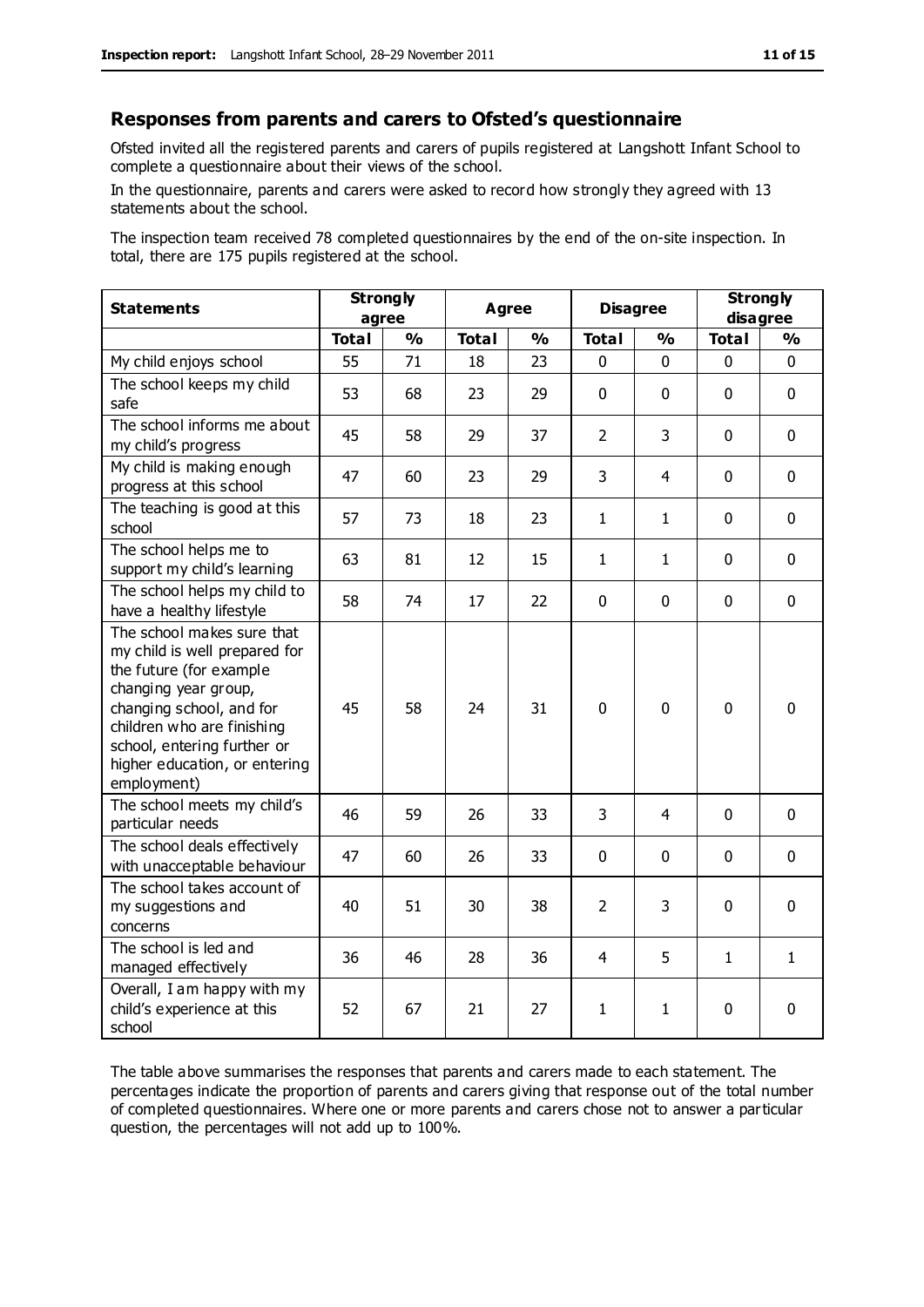# **Glossary**

### **What inspection judgements mean**

| <b>Grade</b> | <b>Judgement</b> | <b>Description</b>                                            |
|--------------|------------------|---------------------------------------------------------------|
| Grade 1      | Outstanding      | These features are highly effective. An outstanding           |
|              |                  | school provides exceptionally well for all its pupils' needs. |
| Grade 2      | Good             | These are very positive features of a school. A school        |
|              |                  | that is good is serving its pupils well.                      |
| Grade 3      | Satisfactory     | These features are of reasonable quality. A satisfactory      |
|              |                  | school is providing adequately for its pupils.                |
| Grade 4      | Inadequate       | These features are not of an acceptable standard. An          |
|              |                  | inadequate school needs to make significant                   |
|              |                  | improvement in order to meet the needs of its pupils.         |
|              |                  | Ofsted inspectors will make further visits until it           |
|              |                  | improves.                                                     |

### **Overall effectiveness of schools**

|                       | Overall effectiveness judgement (percentage of schools) |      |                     |                   |
|-----------------------|---------------------------------------------------------|------|---------------------|-------------------|
| <b>Type of school</b> | <b>Outstanding</b>                                      | Good | <b>Satisfactory</b> | <b>Inadequate</b> |
| Nursery schools       | 43                                                      | 47   |                     |                   |
| Primary schools       | h                                                       | 46   | 42                  |                   |
| Secondary             | 14                                                      | 36   | 41                  |                   |
| schools               |                                                         |      |                     |                   |
| Sixth forms           | 15                                                      | 42   | 41                  | 3                 |
| Special schools       | 30                                                      | 48   | 19                  |                   |
| Pupil referral        | 14                                                      | 50   | 31                  |                   |
| units                 |                                                         |      |                     |                   |
| All schools           | 10                                                      | 44   | 39                  |                   |

New school inspection arrangements were introduced on 1 September 2009. This means that inspectors now make some additional judgements that were not made previously.

The data in the table above are for the period 1 September 2010 to 08 April 2011 and are consistent with the latest published official statistics about maintained school inspection outcomes (see www.ofsted.gov.uk).

The sample of schools inspected during 2010/11 was not representative of all schools nationally, as weaker schools are inspected more frequently than good or outstanding schools.

Percentages are rounded and do not always add exactly to 100.

Sixth form figures reflect the judgements made for the overall effectiveness of the sixth form in secondary schools, special schools and pupil referral units.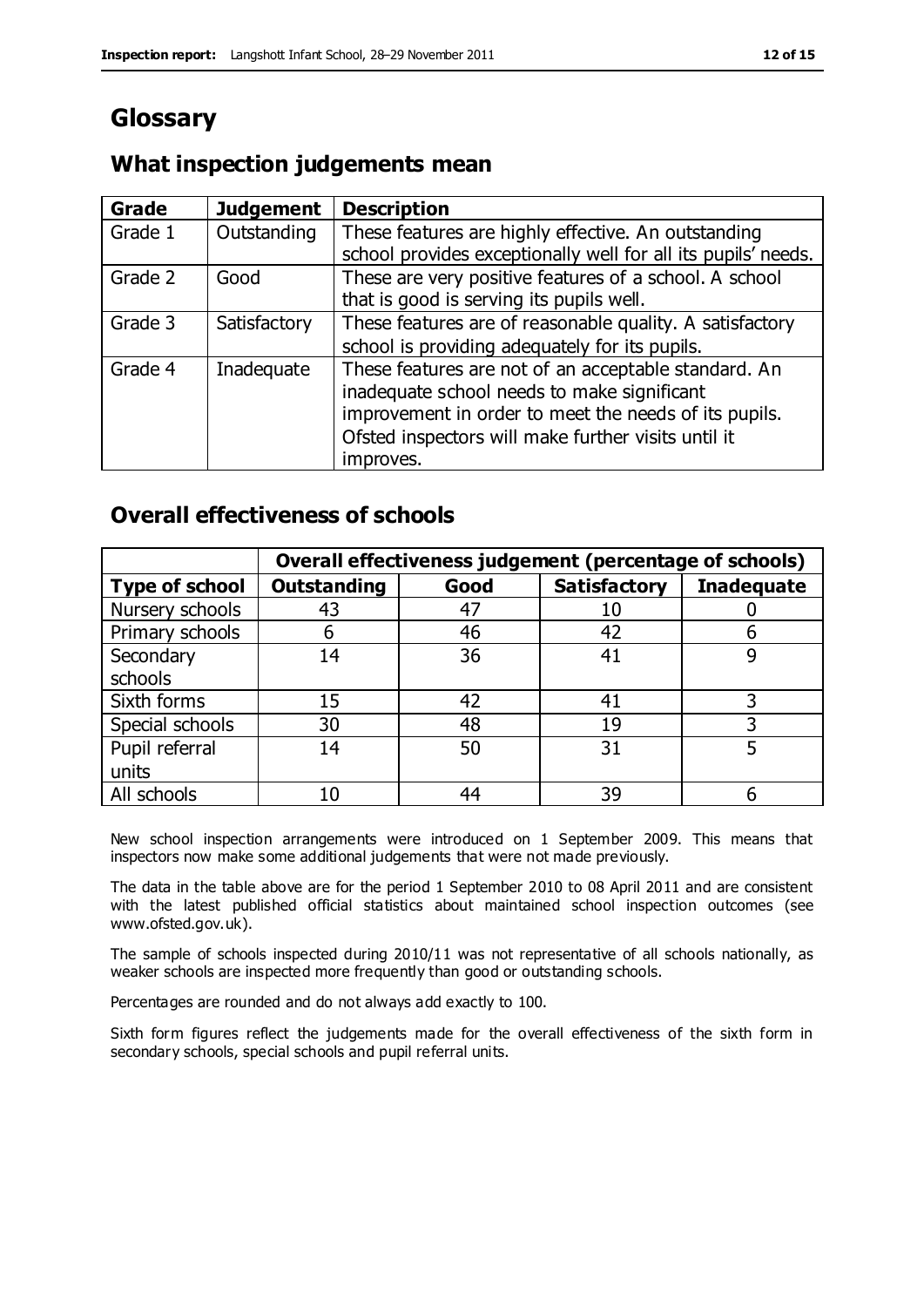# **Common terminology used by inspectors**

| Achievement:               | the progress and success of a pupil in their<br>learning, development or training.                                                                                                                                                                                                                                                  |  |  |
|----------------------------|-------------------------------------------------------------------------------------------------------------------------------------------------------------------------------------------------------------------------------------------------------------------------------------------------------------------------------------|--|--|
| Attainment:                | the standard of the pupils' work shown by test and<br>examination results and in lessons.                                                                                                                                                                                                                                           |  |  |
| Capacity to improve:       | the proven ability of the school to continue<br>improving. Inspectors base this judgement on what<br>the school has accomplished so far and on the<br>quality of its systems to maintain improvement.                                                                                                                               |  |  |
| Leadership and management: | the contribution of all the staff with responsibilities,<br>not just the headteacher, to identifying priorities,<br>directing and motivating staff and running the<br>school.                                                                                                                                                       |  |  |
| Learning:                  | how well pupils acquire knowledge, develop their<br>understanding, learn and practise skills and are<br>developing their competence as learners.                                                                                                                                                                                    |  |  |
| Overall effectiveness:     | inspectors form a judgement on a school's overall<br>effectiveness based on the findings from their<br>inspection of the school. The following judgements,<br>in particular, influence what the overall<br>effectiveness judgement will be.                                                                                         |  |  |
|                            | The school's capacity for sustained<br>a s<br>improvement.<br>Outcomes for individuals and groups of<br>ш<br>pupils.<br>The quality of teaching.<br>ш<br>The extent to which the curriculum meets<br>pupils' needs, including, where relevant,<br>through partnerships.<br>The effectiveness of care, guidance and<br>П<br>support. |  |  |
| Progress:                  | the rate at which pupils are learning in lessons and<br>over longer periods of time. It is often measured<br>by comparing the pupils' attainment at the end of a<br>key stage with their attainment when they started.                                                                                                              |  |  |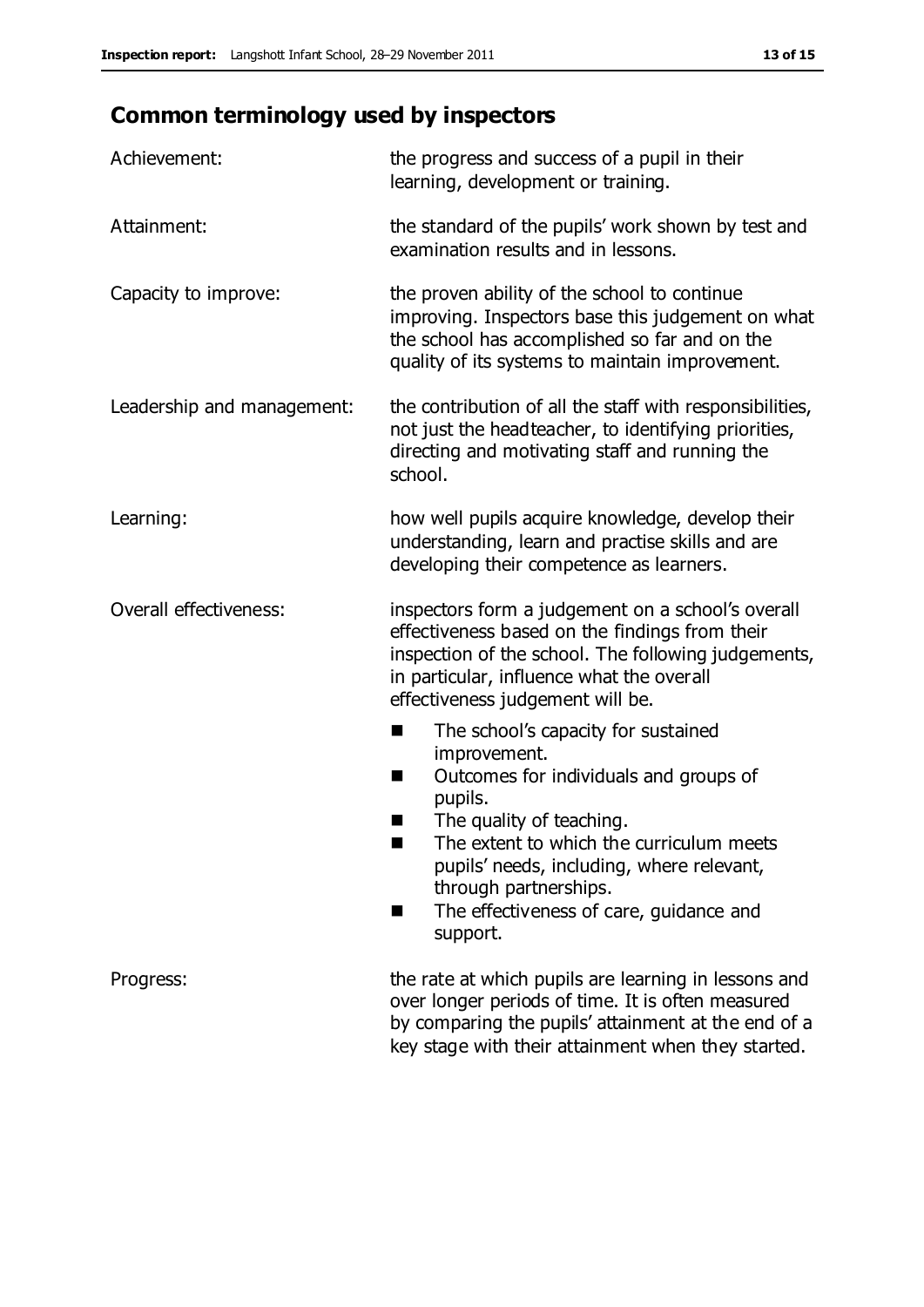#### **This letter is provided for the school, parents and carers to share with their children. It describes Ofsted's main findings from the inspection of their school.**



30 November 2011

Dear Pupils

#### **Inspection of Langshott Infant School, Horley, Surrey RH6 9AU**

Thank you very much for your welcome to your school. I would like to thank those of you who met with us to tell us all about the many wonderful things that you do.

I am pleased to be able to tell you that you go to a good school. These are some of the things that really stand out.

- You are on time for school, extremely well behaved, friendly and kind to each other.
- You work hard and make good progress in your lessons.
- All those who lead and manage your school work hard to give you the best possible education, and look after you very well.

Although yours is a good school, we have asked your headteacher and other adults to do the following to make it even better:

- **number 1** help you to know what you need to do to improve your work.
- improve communication in school so that everyone is involved and knows how to help make your school an even better place.

Again, thank you for your kind welcome, and for your friendly and very interesting conversations with us.

Yours sincerely

John Anthony Lead Inspector